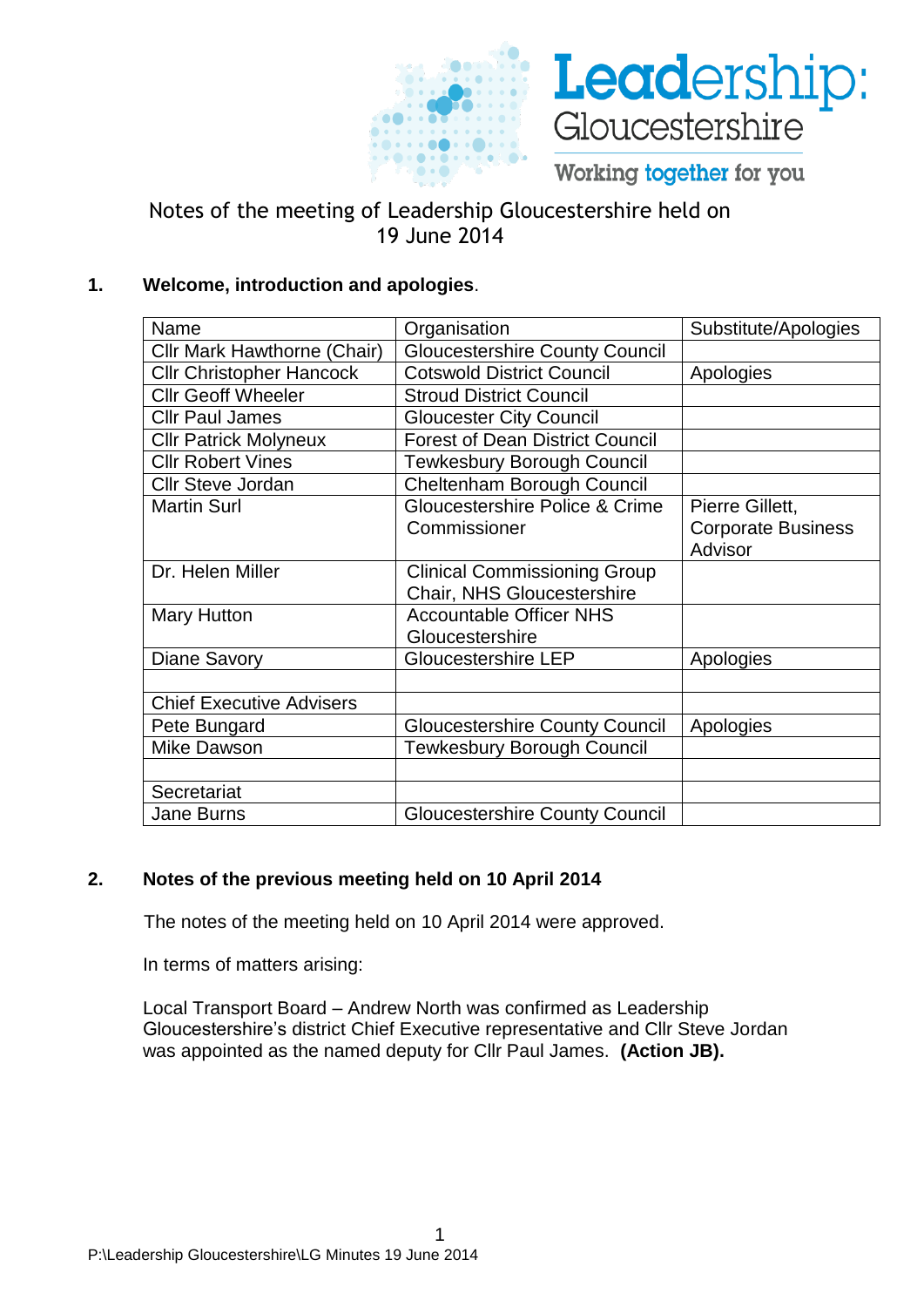# **3. Leadership Gloucestershire – a proposal for change**

Jane Burns re-capped on the discussion at the last meeting. Members felt that the group was still valid and had scope to work on common priorities. Chief Executives were asked to develop proposals based on Option 3 – a focus on overseeing progress on key issues and horizon-scanning for new issues and opportunities to work together; and scaling back to 2-4 meetings per year.

Proposals were discussed with chief executives and lead officers. They supported the following:

**Role** – broadly within the existing vision, providing public sector 'glue'. Focus on topical issues, collective voice where necessary; respond to national developments; and networking/sharing good practice.

**Membership** – the Leaders and the Chief Executives/Lead Directors of the seven councils, the Chair and the Accountable Officer of the Gloucestershire Clinical Commissioning Group, the Police and Crime Commissioner and the Chief Constable. Continues to be chaired by the Leader of Gloucestershire County Council. Invite others to attend on relevant topics. GCC will continue to facilitate.

**Frequency of meetings** – 2 per year in March and October.

**Business** - drop the work programme and formal 'committee style' papers. Anyone can bring issues. Continue to publish agendas on the Leadership Gloucestershire website.

Members debated the issues raised in the report and agreed to the changes, with the following amendments.

- Include the LEP Chair and the Chief Executive.
- 3 meetings per year: March, July and October.
- All to identify topical issues
- Include annual up-dates on relevant areas e.g. One Gloucestershire assets, CSPIG, Health and Wellbeing Board, Families First etc.

Agreed actions:

- 1) The revised role, membership, frequency of meetings and business for Leadership Gloucestershire be approved starting from 30 October 2014.
- 2) Revised terms of reference be produced to reflect the changes**. (Action: Jane Burns)**

# **4. GCC Community Engagement: Meeting the Challenge – together we can**

Mark Hawthorne gave a presentation on the Council's major community engagement exercise. This set out the challenges for the next few years to tackle increasing demand and finding reductions. The Council was keen to engage a wide audience in proposals to develop a more coherent "demand management" strategy which focussed on active individuals, active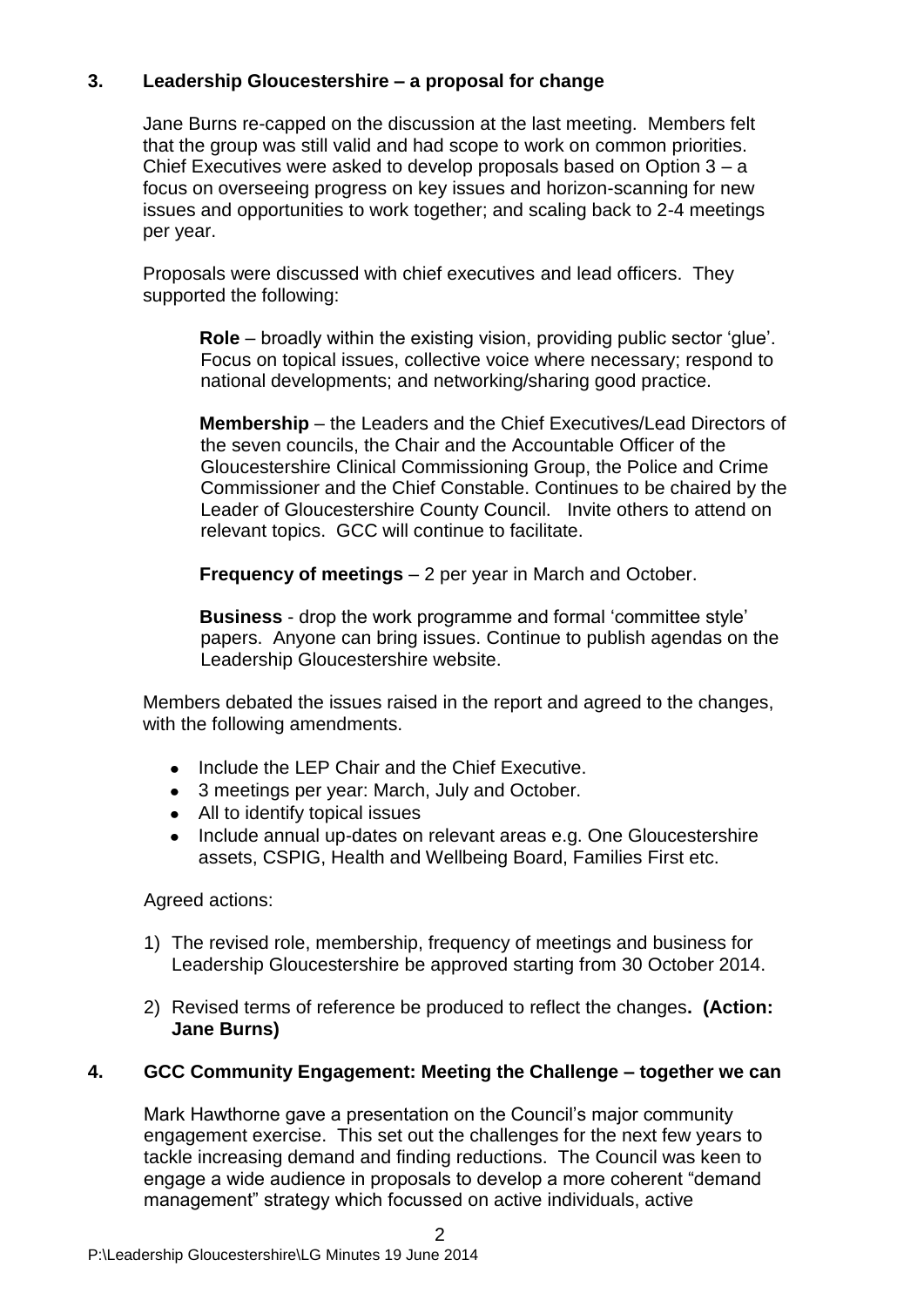communities, back to living independently, help where it is needed most. The strategy built on the proposals in the "Your Health, Your Care" strategy with the GCCG.

The Council was undertaking a series of public and staff roadshows had produced and on-line materials to show how outcomes and interventions could be different in the future.

Members broadly welcomed and supported the approach. There was support for on-going discussions about how public sector organisations could "join up" their messages and plans more effectively. A number of members would welcome local briefings.

The discussion also covered community asset mapping, which the GCCG were embarking on. A number of other pieces of mapping work had been done or were in train. The GCCG offered to facilitate an officer discussion to see how this could be done in a way that avoids duplication of effort.

Agreed actions:

- (1) GCCG to facilitate a discussion on community/asset mapping to involve officers from the seven councils, Health and the Office of the Police and Crime Commissioner. **(Action: Mary Hutton).**
- (2) District Councils to consider whether they would like to invite GCC to repeat the presentation for their members**. (Action: All).**

#### **5. 2020 Vision for Joint Working**

Patrick Molyneux and Steve Jordan talked to the briefing note which set out proposals to expand GO Shared Services. They were interested in exploring savings and improved resilience whilst keeping four councils with separate identities and independence.

The proposal was possible due to earlier work on a shared IT platform. It was also supported by funding from DCLG's Transformation Fund of £500k.

If others were interesting in finding out more, they can contact David Neudegg, Chief Executive of Cotswold and West Oxfordshire District Councils.

#### **6. Progress Reports**

(a) Countywide Strategy Planning Issues Group

Paul James gave an up-date from the last meeting. The group is looking at its role and whether it would be better to link directly to the new Gloucestershire Economic Growth Joint Committee. It was noted that Andrew North, in collaboration with Mike Dawson and Nigel Riglar, would produce a report.